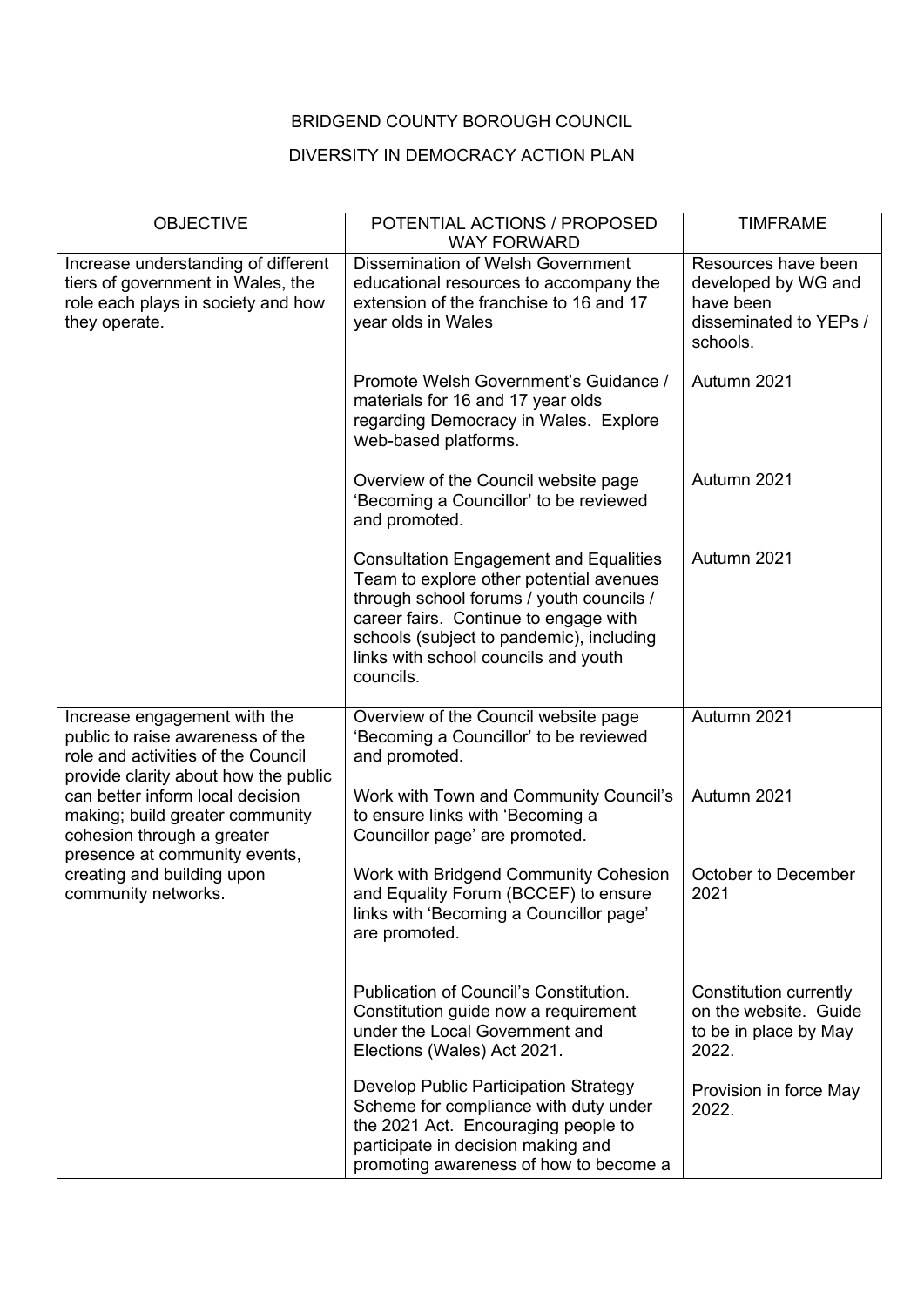|                                                                                                                                                       | Member, what membership entails,<br>promoting / facilitating processes                                                                                                                                                         |                                                                              |
|-------------------------------------------------------------------------------------------------------------------------------------------------------|--------------------------------------------------------------------------------------------------------------------------------------------------------------------------------------------------------------------------------|------------------------------------------------------------------------------|
|                                                                                                                                                       | To continue the webcasting of meetings<br>as specified under the 2021 Act and<br>explore the opportunity of hybrid meetings<br>and the availability of translation facilities<br>for meetings to be conducted bilingually.     | All meetings are<br>currently being<br>webcasted.                            |
|                                                                                                                                                       | Appoint Diversity Champions for each<br>political group.                                                                                                                                                                       | August 2021                                                                  |
| Comprehensive training and<br>awareness programme available<br>through a variety of routes available<br>for members to support them in<br>their role. | Desktop review of the Elected Member<br>Learning and Development Strategy<br>identifying areas and development<br>available for Members.                                                                                       | Completed - reported<br>to Council in June<br>2021.                          |
|                                                                                                                                                       | Review areas of training and development<br>which can be made available online, core<br>set of training materials which can be<br>used for all Members.                                                                        | Ongoing                                                                      |
|                                                                                                                                                       | Members Induction Programme - work<br>with the WLGA and share good practices<br>with other councils.                                                                                                                           | Ongoing                                                                      |
|                                                                                                                                                       | Ensuring training opportunities are<br>available bilingually whenever possible.                                                                                                                                                |                                                                              |
|                                                                                                                                                       | Provide the opportunity for mentoring /<br>shadowing for newly Elected Members<br>and undertaking Personal Development<br>Reviews.                                                                                             | As outlined in Elected<br>Member Learning and<br><b>Development Strategy</b> |
|                                                                                                                                                       | Promoting the WLGA's online "Councillor"<br>Guide" for the 2022 elections and the<br>suite of National e'learning modules<br>specifically developed for Members and<br>freely available via the NHS<br>learning@wales website. | May 2022                                                                     |
| Improve the safety of councillors<br>and their families when undertaking<br>their council duties                                                      | Ensure that members undertake health<br>and safety training, lone working training<br>to ensure their safety during elections and<br>when they are elected. Promote the Lone<br>Working Policy and guidance.                   | Completed, to be<br>promoted again<br>following election.                    |
|                                                                                                                                                       | Publish official addresses on council<br>website rather than personal addresses<br>for Members (where requested).                                                                                                              | Completed. To be<br>reviewed again<br>following election.                    |
|                                                                                                                                                       |                                                                                                                                                                                                                                |                                                                              |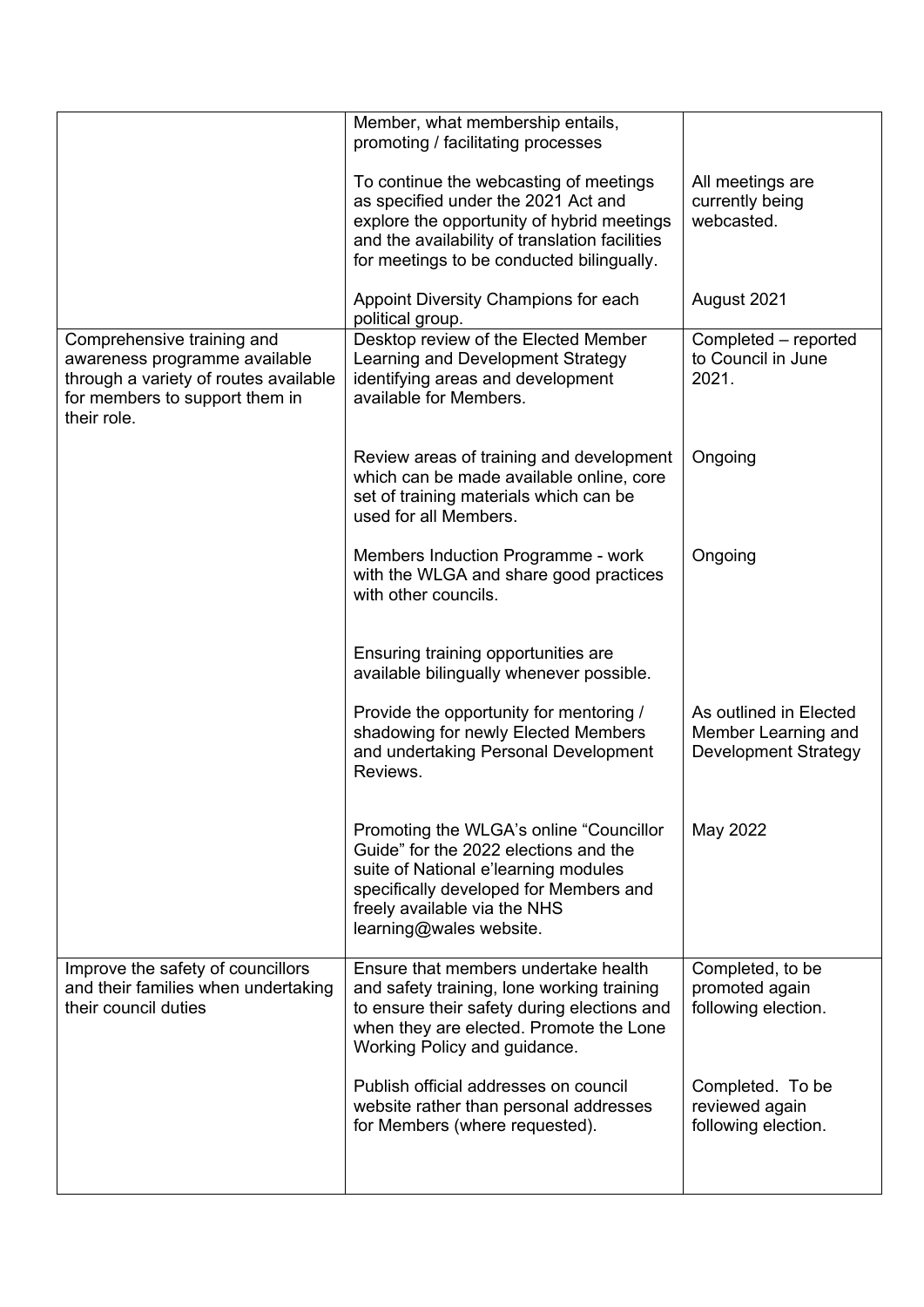|                                                                                                                                                                                                                                        | Newly Elected Members to have identity<br>cards to allow secure access to council<br>buildings.                                                                                          | May 2022                                                                                                                                                      |
|----------------------------------------------------------------------------------------------------------------------------------------------------------------------------------------------------------------------------------------|------------------------------------------------------------------------------------------------------------------------------------------------------------------------------------------|---------------------------------------------------------------------------------------------------------------------------------------------------------------|
|                                                                                                                                                                                                                                        | To continue the webcasting of Council<br>meetings as specified under the 2021 Act<br>and explore the opportunity of hybrid<br>meetings.                                                  | Ongoing                                                                                                                                                       |
|                                                                                                                                                                                                                                        | Social media safety training to be<br>delivered to members through the<br>Member Induction Programme and built<br>upon during their term of office.                                      | May 2022                                                                                                                                                      |
|                                                                                                                                                                                                                                        | Promote the WLGA's advice and support<br>service to individual Members who receive<br>online abuse.                                                                                      |                                                                                                                                                               |
| Maximise opportunities for<br>individuals to work in ways that<br>enable them to achieve a work / life<br>balance which protects their welfare<br>and wellbeing and allows them to<br>manage any caring / dependency<br>relationships. | Arrangements in place for remote<br>attendance in meetings in light of the<br>experience of virtual meetings during the<br>COVID-19 pandemic. Review opportunity<br>for hybrid meetings. | Ongoing                                                                                                                                                       |
|                                                                                                                                                                                                                                        | Promote job-sharing by executive leaders<br>and other office holders.                                                                                                                    | Monitoring Officer in<br>line with 2021 Act.                                                                                                                  |
|                                                                                                                                                                                                                                        | Promote the remunerations that are<br>available to Members on the Council<br>website and to candidates standing for<br>Election by linking with the Council<br>Business page.            | Completed and<br>promoted again<br>following election.                                                                                                        |
|                                                                                                                                                                                                                                        | Promote family absence provisions.                                                                                                                                                       | Completed. Details to<br>be provided to<br>candidates and again<br>promoted following<br>election.                                                            |
|                                                                                                                                                                                                                                        | Promote the IRPW Contribution Towards<br>Costs of Care and Personal Assistance                                                                                                           | Completed. "Claim<br>Form" designed and<br>available via the DS<br>Team. Details to be<br>provided to candidates<br>and again promoted<br>following election. |
|                                                                                                                                                                                                                                        | Encourage all Members to claim any<br>necessary allowances or expenses<br>incurred.                                                                                                      | Completed and<br>promoted again<br>following election.                                                                                                        |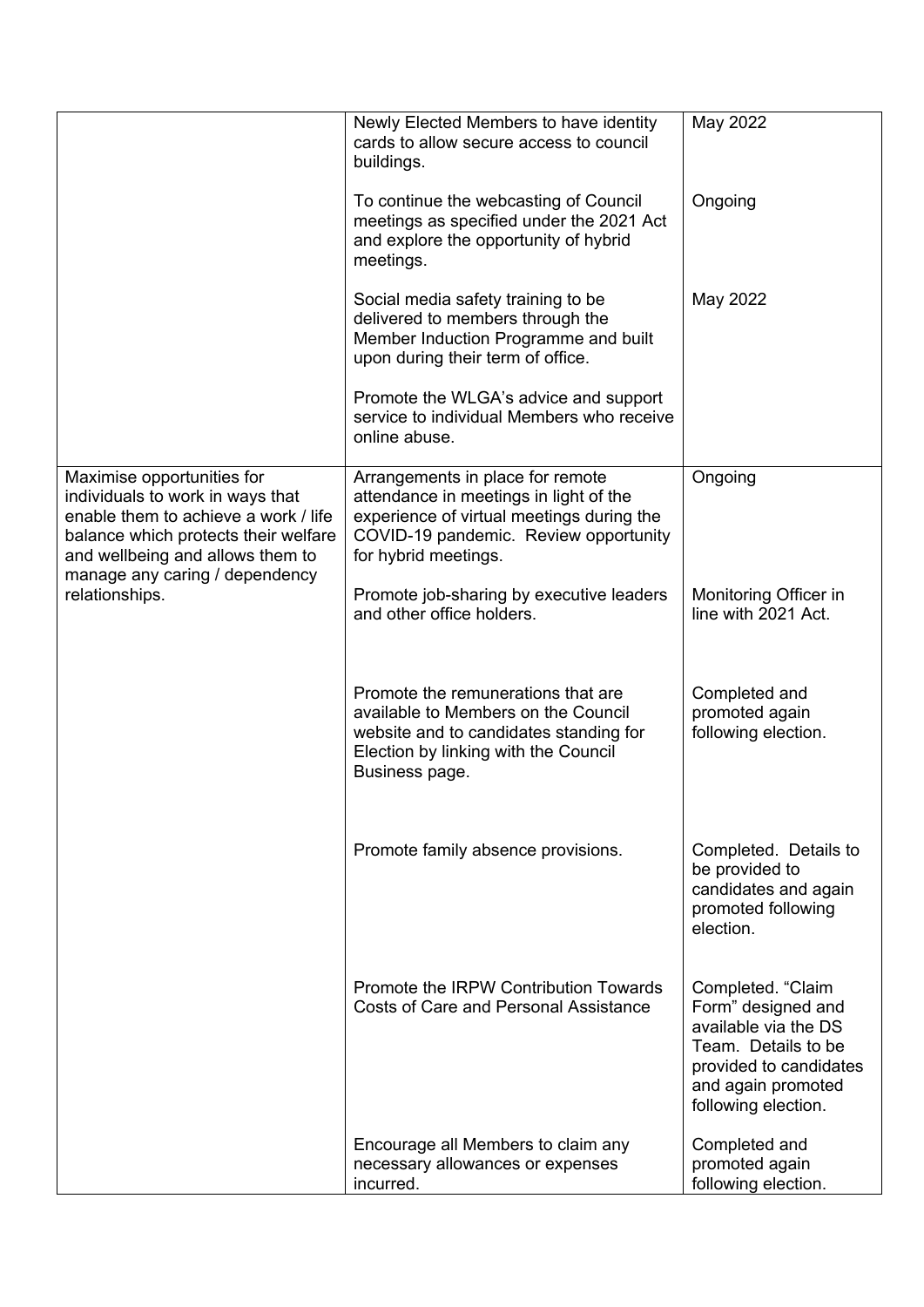|                                                                                                                                                                                                                                                        | Support the Welsh Government's and<br>IRPW's commitment to explore<br>Resettlement grants or 'parachute<br>payments' payments for Members who<br>lose their seats at election.<br>Reviewing meeting times to have more<br>flexibility to suit the committee Members.                                                                                                                             | Completed. In<br>accordance with the<br>2011 Measure this<br>must be undertaken at                                                                                                                                                       |
|--------------------------------------------------------------------------------------------------------------------------------------------------------------------------------------------------------------------------------------------------------|--------------------------------------------------------------------------------------------------------------------------------------------------------------------------------------------------------------------------------------------------------------------------------------------------------------------------------------------------------------------------------------------------|------------------------------------------------------------------------------------------------------------------------------------------------------------------------------------------------------------------------------------------|
| Assess the effectiveness of the<br>provisions in 2011 Measure in<br>relation to data collection, and in<br>relation to other candidate data that<br>could be collected in order for<br>political parties to support diverse<br>candidates at elections | Undertake a diversity and inclusion survey<br>with Members which will provide a<br>benchmark for future elections and allow<br>the feedback to be reviewed to support /<br>barriers that may have been experienced<br>by a Member during their term of office.<br>The survey feedback will help to deliver a<br>positive and diverse environment for<br>future Members to undertake their roles. | least once per term.<br>Completed.                                                                                                                                                                                                       |
|                                                                                                                                                                                                                                                        | Share survey feedback with Members.                                                                                                                                                                                                                                                                                                                                                              | July 2021.                                                                                                                                                                                                                               |
| Greater respect and support for<br>those standing for and securing<br>elected office.                                                                                                                                                                  | Promote duty on political group leaders to<br>promote high standards of conduct.<br><b>Standards Committee to monitor</b><br>compliance in relation to standards of<br>conduct and provide training.                                                                                                                                                                                             | Monitoring Officer in<br>line with the 2021 Act.<br>All Members required to<br>have mandatory Code<br>of Conduct Training.<br>Refresher training took<br>place January 2021,<br>training to be arranged<br>for newly elected<br>members. |
|                                                                                                                                                                                                                                                        | Supporting the Welsh Government's plans<br>to introduce an Access to Elected Office<br>fund to assist disabled people to stand for<br>elected office at the 2022 Local Elections.                                                                                                                                                                                                                |                                                                                                                                                                                                                                          |
| Increase awareness of the role of<br>members, the contribution they<br>make to society and how to                                                                                                                                                      | Overview of the Council website page<br>'Becoming a Councillor' to be reviewed<br>and promoted.                                                                                                                                                                                                                                                                                                  | Autumn 2021                                                                                                                                                                                                                              |
| become an Elected Member.                                                                                                                                                                                                                              | Produce a series of short explainer videos<br>and sessions for the public highlighting<br>the role of the member including: the<br>benefits from both a member and<br>community perspective, type of work<br>undertaken, the remuneration received,<br>training provided to undertake the role.                                                                                                  | Autumn 2021                                                                                                                                                                                                                              |